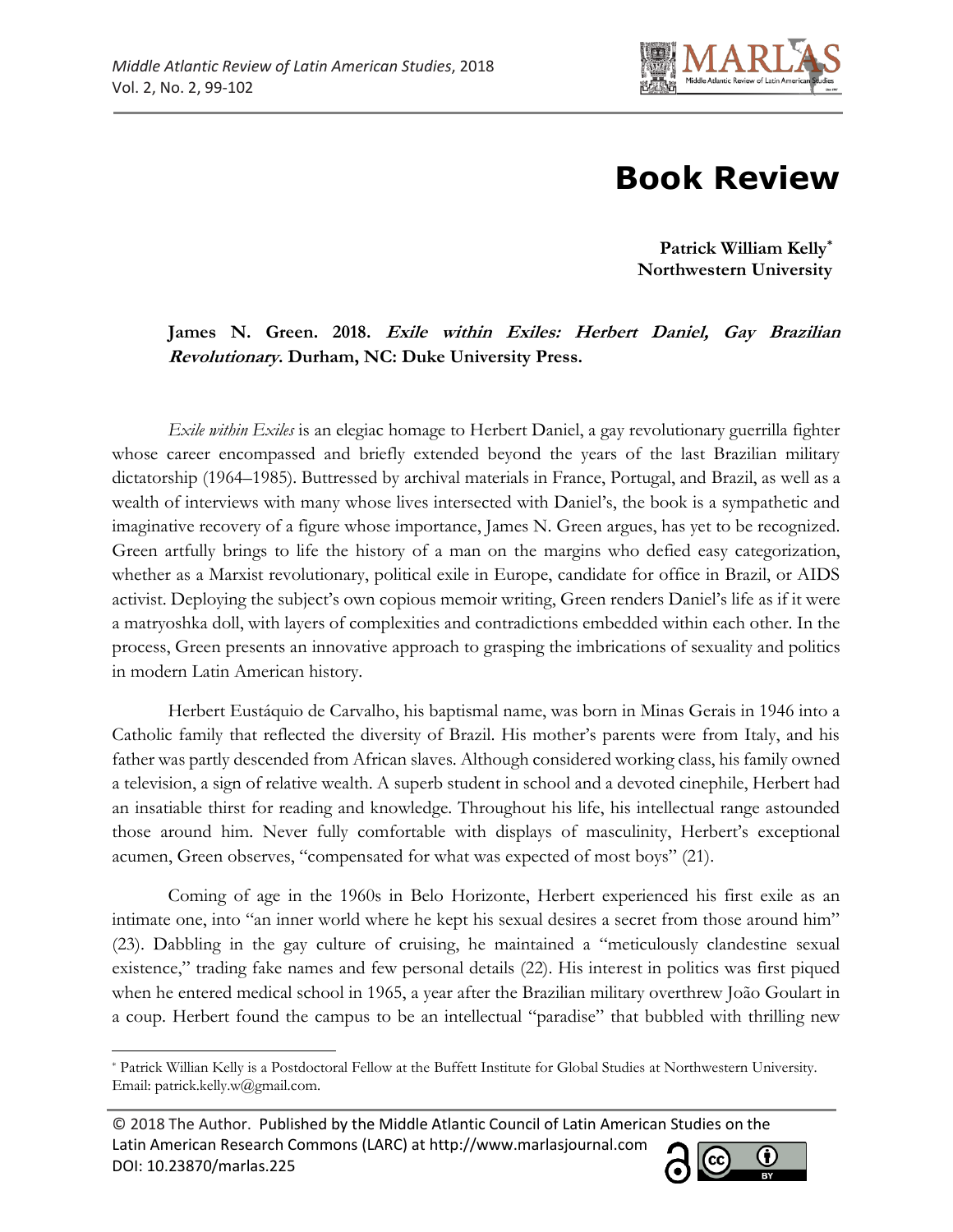Marxist ideas (26). His passion for politics began to supplant his interest in medicine or movies, and he eventually abandoned his studies to join his first revolutionary organization in 1967.

Herbert's foray into revolutionary politics prompted his second exile. In a Faustian bargain, Herbert suppressed his homosexual desires in the service of the revolutionary cause. As someone "timid, soft-spoken, and gay," Herbert did not fit the image of the guerrilla revolutionary who was to exude "bravo, self-confidence, and aggressiveness" (193). Since he longed to "make the revolution," he concluded he had to "forget" his sexuality (45). Although he remained celibate for four years, he fell in love more than once with straight male comrades, an unrequited yearning that led to severe bouts of depression. Fellow militants recalled how he performed his masculinity by telling "risqué faggot jokes" to signal he was just one of the boys. This was Herbert's most profound exile, one that he later described as "a silence. An exile… I wasn't a homosexual militant. I was an exiled homosexual" (106).

Green adroitly captures how the Cuban Revolution splintered the Brazilian Left. Whereas traditional Marxists promoted class consciousness among labor unions in urban enclaves, the Cuban model suggested that the revolution could begin among a "small dedicated group of revolutionaries" in the countryside (46). By 1967, the allure of armed insurrection was strong, and Herbert and his brethren believed that the rural conditions for revolution in Brazil were "ripe" (47). They felt an "invigorating urgency" that revolution was sweeping the globe, linking their cause to global 1968 countercultural protests (61). Green muses that their analysis was "remarkably optimistic" (57).

*Exile within Exiles* painstakingly reconstructs the quotidian struggles of the guerrilla revolutionary. With fly-on-the-wall precision, Green evocatively draws us into the underground world of revolutionary life, where code names and clandestine *aparelhos* (safehouses) were required to elude the government's torturers. Desperately in need of money to buy arms and train fighters, guerrilla fighters carried out a series of "expropriations," such as bank robberies, thefts, and kidnappings. Herbert, who donned the secret name Daniel after his name appeared on "Terrorists Wanted" posters, was paradoxically well-suited for this underworld, for he had long hid his sexuality in the proverbial closet. He participated in bank robberies and the high-profile abductions of the German and Swiss ambassadors, both of whom were exchanged for political prisoners.

But the revolution was over before it began. If abductions were spectacular events, they were also acts of desperation. They bespoke what Daniel dismissed as the self-destructive "dynamics of survival" that had overtaken the radical Left (130). In August 1971, he declared that armed struggle "is today dead in Brazil" (135).

Living in hiding on the outskirts of Rio at the end of 1971 and with his dream of revolution in shambles, Daniel serendipitously met his lifelong lover Cláudio. Neither had yet to come to terms with his own homosexuality. They spent hours in what Green calls their "information interactive therapy sessions" where they "worked out their repressed homosexual desires" (143). Daniel, the intellectual, and Cláudio, the artist, were opposites that attracted; their relationship bound them together until Daniel's death some twenty years later.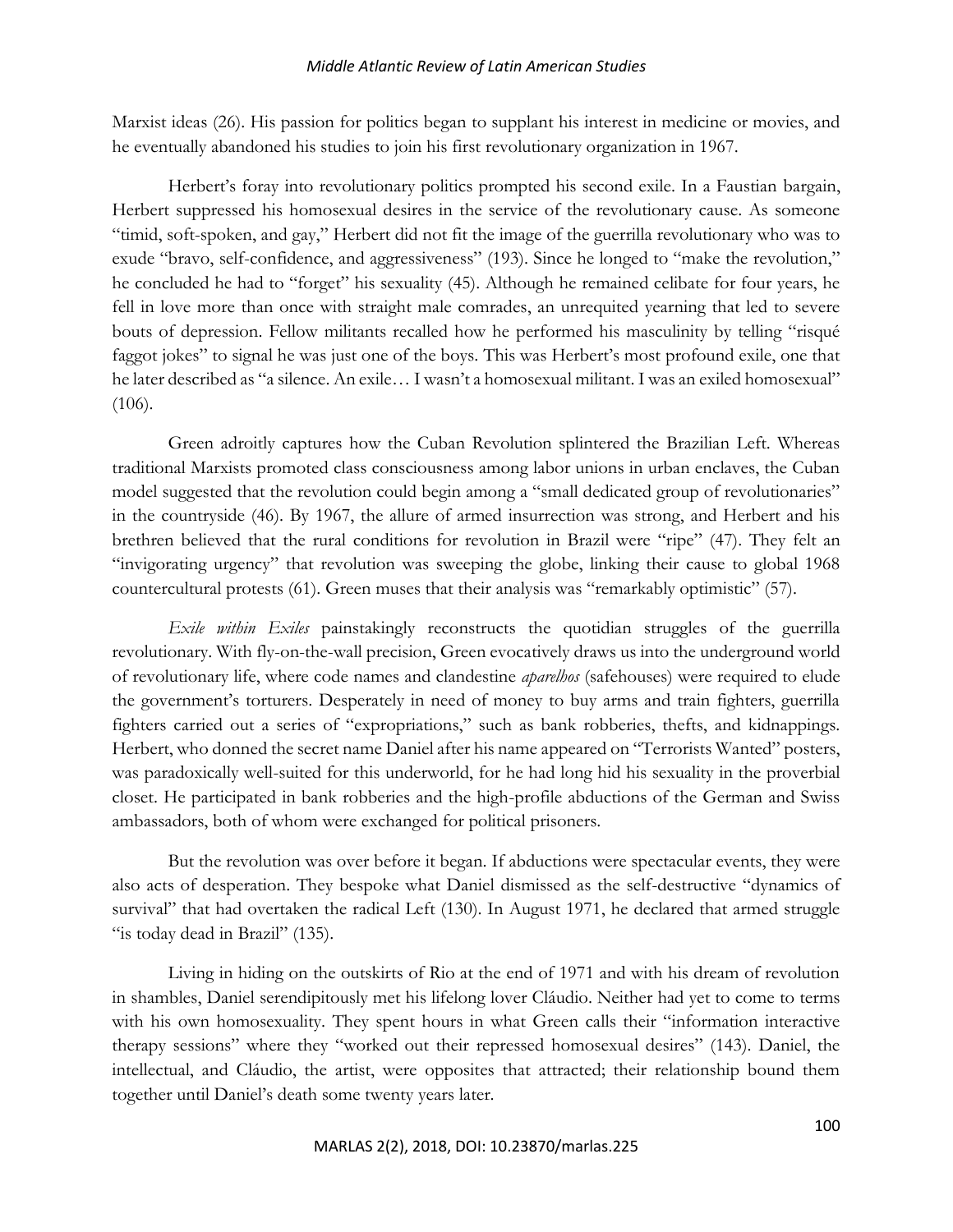## Kelly – *Exile within Exiles* Book Review

Still wanted by the authorities, Daniel fled with Cláudio and fake passports to Europe in September 1974. They landed in Portugal during the Carnation Revolution, a peaceful end to the fascist *estado novo* (new state) government. Exiled from the revolution he had hoped to achieve, Daniel lived through a revolution while in exile. Portugal was a turning point in his life. After years of platonic companionship, he and Cláudio consummated their relationship. Daniel's political vision also expanded. While working for a fashion magazine, he began to embrace feminist ideas, newly sensitized to how the Left subjugated women. In articles such as "The Time I Spent in My Mother's Uterus," he creatively wrote about reproductive issues and endorsed a women's right to choose (abortion was and is still illegal in Brazil).

After conservative forces gained power in Portugal, Daniel and Cláudio left for Paris in 1976. It was in Paris that Daniel fully immersed himself in gay culture for the first time. He began to work in the cloakroom of an upscale gay club and invested more time in his physical appearance, which improved his self-esteem. He continued to revise his political beliefs as he penned his first memoir, *Passagem para o próximo sonho* (Ticket to the Next Dream). Its first half is a searing indictment of the strategy of guerrilla insurrection. By then Daniel had grown weary of the "nebulous never-land" of left-wing politics, "where you discuss everything and decide nothing" (173).

The second half of *Passagem* is a voyeuristic ethnography and critique of gay sexuality. Daniel disdained the commodification of homosexuality in the explosion of sex shops, clubs, saunas, and stores. "Sodomy is a city," he writes, that is "Capitalist" (176). He inveighed against the gay "ghetto" and intellectual rationale behind homosexual rights, for both reified concepts that further marginalized gays from mainstream society. Daniel's analysis was more intellectual than pragmatic, as Green shrewdly notes, leaving little room for the important role of "safe spaces for people to affirm their homosexuality" (176).

In August 1979, the Brazilian Congress passed an amnesty law, but Daniel was excluded for two more years because it did not extend to acts of terrorism in which he had partaken. Returning home after seven years abroad in 1981, he was featured by the popular magazine *Veja* in a full-page article that lyrically labeled him the "last exile" (190). In affirming his homosexuality in the article, Daniel challenged prevailing stereotypes. He was singular: neither a macho revolutionary nor an effeminate homosexual. Daniel also started to work within the confines of electoral democracy in Brazil, which were rapidly expanding at the time. He helped elect a socialist with a radical ecological and antidiscrimination agenda to Rio's state legislature. In 1986, Daniel himself ran unsuccessfully for state legislature with the campaign theme, "There is no democracy if it stops at the factory gate or at the edge of the bed" (223). These moves testified to Daniel's evolving polyvalent politics. Whereas before he saw the world only through the lens of class, his vision widened in the twilight of his life to encompass a politics based on intersectionality.

Daniel's final and arguably most impactful imprint on Brazilian politics concerned his advocacy for persons with AIDS. In December 1987, he began to work at ABIA (the Brazilian Interdisciplinary AIDS Association), where he edited their newsletter. Daniel was recruited for the job precisely because of his fluidity with the written word and his prominence as a "public" homosexual.